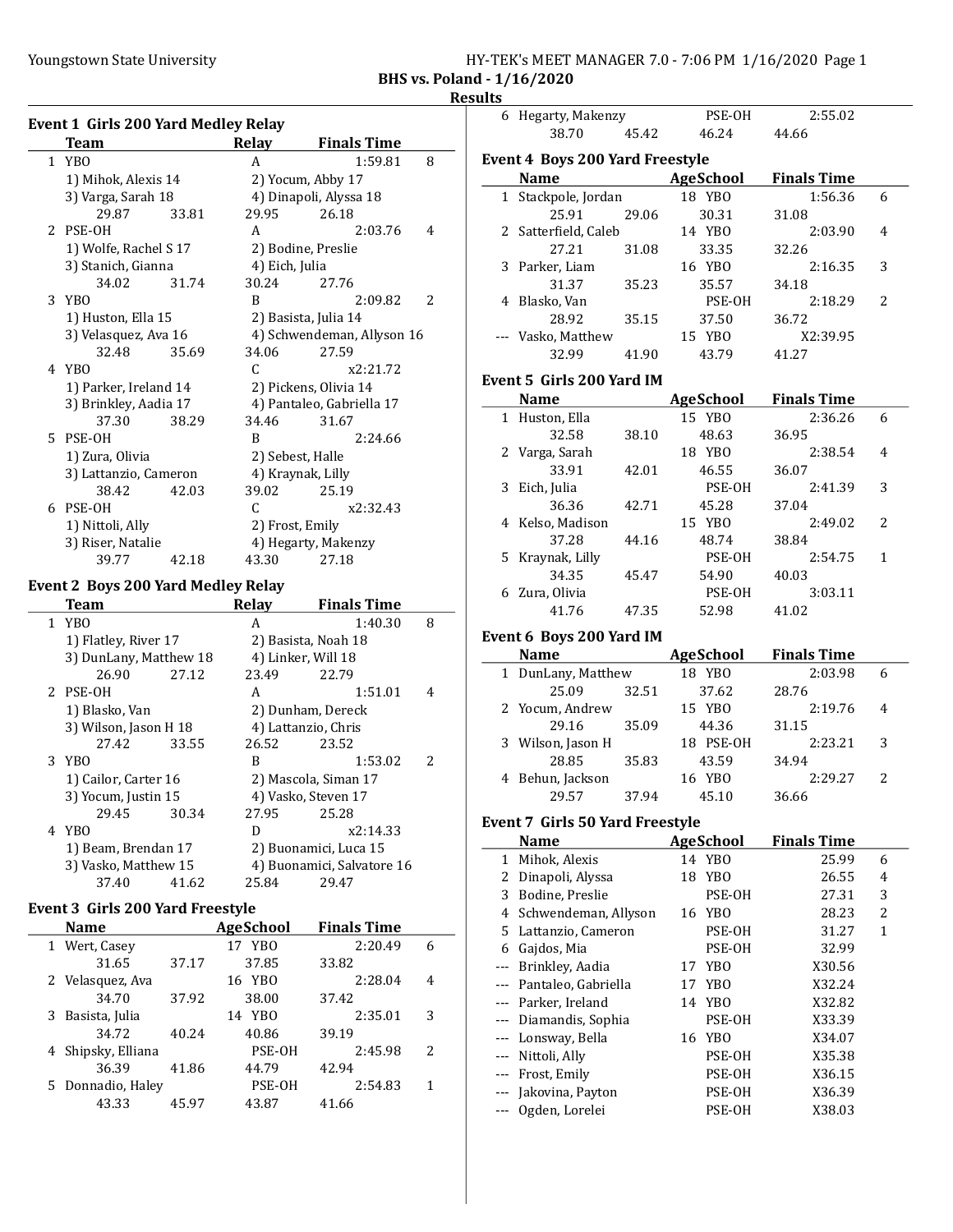|  | HY-TEK's MEET MANAGER 7.0 - 7:06 PM 1/16/2020 Page 2 |  |  |  |  |  |
|--|------------------------------------------------------|--|--|--|--|--|
|--|------------------------------------------------------|--|--|--|--|--|

BHS vs. Poland - 1/16/2020

<u>esults</u>

|              | (Event 7 Girls 50 Yard Freestyle)        |       |    |                  |                               | Re           |
|--------------|------------------------------------------|-------|----|------------------|-------------------------------|--------------|
|              | <b>Name</b>                              |       |    | <b>AgeSchool</b> | <b>Finals Time</b>            |              |
|              | --- Lanterman, Madisyn                   |       |    | PSE-OH           | X38.64                        |              |
|              | <b>Event 8 Boys 50 Yard Freestyle</b>    |       |    |                  |                               |              |
|              | <b>Name</b>                              |       |    | <b>AgeSchool</b> | <b>Finals Time</b>            |              |
|              | 1 Basista, Noah                          |       |    | 18 YBO           | 22.07                         | 6            |
|              | 2 Flatley, River                         |       | 17 | YBO              | 23.48                         | 4            |
|              | 3 Lattanzio, Chris                       |       |    | PSE-OH           | 23.87                         | 3            |
|              | 4 Beam, Brendan                          |       |    | 17 YBO           | 25.84                         | 2            |
|              | 5 Linert, Colin                          |       |    | PSE-OH           | 29.71                         | 1            |
|              | 6 Blumel, Will                           |       |    | PSE-OH           | 32.49                         |              |
|              |                                          |       |    | 18 YBO           | X27.35                        |              |
|              | --- Schobel, Zander                      |       |    |                  |                               |              |
|              | --- Thomas, Jacob                        |       |    | 18 YBO           | X29.00                        |              |
|              | --- Roberts, Liam                        |       |    | PSE-OH           | X29.16                        |              |
|              | --- Buonamici, Luca                      |       |    | 15 YBO           | X29.87                        |              |
|              | --- Buonamici, Salvatore                 |       |    | 16 YBO           | X30.38                        |              |
|              | Event 9 Girls 1 mtr Diving               |       |    |                  |                               |              |
|              | <b>Name</b>                              |       |    |                  | <b>AgeSchool</b> Finals Score |              |
|              | 1 Nigh, Kendall                          |       |    | PSE-OH           | 236.70                        | 6            |
|              | *2 Ohlin, Sydney                         |       |    | PSE-OH           | 228.30                        | 3.5          |
|              | *2 Ricciuti, Madison                     |       |    | 18 YBO           | 228.30                        | 3.5          |
|              | 4 Olivier, Anna                          |       |    | 17 YBO           | 182.40                        | 2            |
|              | 5 Russo, Abigail                         |       |    | 15 YBO           | 169.50                        | $\mathbf{1}$ |
|              | 6 Mason, Amelia                          |       |    | PSE-OH           | 148.50                        |              |
|              | --- Wardle, Toni                         |       |    | PSE-OH           | X118.90                       |              |
|              | <b>Event 10 Boys 1 mtr Diving</b>        |       |    |                  |                               |              |
|              | <b>Name</b>                              |       |    |                  | <b>AgeSchool</b> Finals Score |              |
|              | 1 Anzevino, Teddy                        |       |    | 16 YBO           | 301.80                        | 6            |
|              | 2 D'Alesio, Carmen                       |       |    | PSE-OH           | 211.50                        | 4            |
|              | 3 Austin, Caleb                          |       |    | 14 YBO           | 131.20                        | 3            |
|              | 4 Blumel, Will                           |       |    | PSE-OH           | 110.50                        | 2            |
|              | <b>Event 11 Girls 100 Yard Butterfly</b> |       |    |                  |                               |              |
|              | <b>Name</b>                              |       |    | <b>AgeSchool</b> | <b>Finals Time</b>            |              |
| $\mathbf{1}$ | Mihok, Alexis                            |       |    | 14 YBO           | 1:05.73                       | 6            |
|              | 30.83                                    | 34.90 |    |                  |                               |              |
| 2            | Stanich, Gianna                          |       |    | PSE-OH           | 1:13.13                       | 4            |
|              | 33.06                                    | 40.07 |    |                  |                               |              |
| 3            | Yocum, Abby                              |       |    | 17 YBO           | 1:15.03                       | 3            |
|              | 35.51                                    | 39.52 |    |                  |                               |              |
|              | 4 Wert, Casey                            |       |    | 17 YBO           | 1:19.02                       | 2            |
|              | 37.87                                    | 41.15 |    |                  |                               |              |
| 5.           | Lattanzio, Cameron                       |       |    | PSE-OH           | 1:21.65                       | $\mathbf{1}$ |
|              | 36.49                                    | 45.16 |    |                  |                               |              |
| 6            | Riser, Natalie                           |       |    | PSE-OH           | 1:30.18                       |              |
|              | <b>Event 12 Boys 100 Yard Butterfly</b>  |       |    |                  |                               |              |
|              | Name                                     |       |    | <b>AgeSchool</b> | <b>Finals Time</b>            |              |
|              | 1 Flatley, River                         |       |    | 17 YBO           | 55.15                         | 6            |
|              | 26.01                                    | 29.14 |    |                  |                               |              |
| 2            | Mascola, Siman                           |       |    | 17 YBO           | 1:00.62                       | 4            |
|              | 28.44                                    | 32.18 |    |                  |                               |              |
| 3            | Yocum, Justin                            |       |    | 15 YBO           | 1:04.06                       | 3            |
|              | 30.67                                    | 33.39 |    |                  |                               |              |

| Event 13 Girls 100 Yard Freestyle |       |    |                  |                    |              |
|-----------------------------------|-------|----|------------------|--------------------|--------------|
| <b>Name</b>                       |       |    | <b>AgeSchool</b> | <b>Finals Time</b> |              |
| 1 Dinapoli, Alyssa                |       |    | 18 YBO           | 59.42              | 6            |
| 27.92                             | 31.50 |    |                  |                    |              |
| 2 Varga, Sarah                    |       |    | 18 YBO           | 1:01.96            | 4            |
| 29.54                             | 32.42 |    |                  |                    |              |
| 3 Schwendeman, Allyson            |       |    | 16 YBO           | 1:02.44            | 3            |
| 29.38                             | 33.06 |    |                  |                    |              |
| 4 Eich, Julia                     |       |    | PSE-OH           | 1:05.94            | 2            |
| 5 Kraynak, Lilly                  |       |    | PSE-OH           | 1:12.07            | $\mathbf{1}$ |
| 34.46                             | 37.61 |    |                  |                    |              |
| 6 Gajdos, Mia                     |       |    | PSE-OH           | 1:17.08            |              |
| --- Brinkley, Aadia               |       | 17 | YBO              | X1:09.19           |              |
| 33.92                             | 35.27 |    |                  |                    |              |
| --- Parker, Ireland               |       |    | 14 YBO           | X1:13.49           |              |
| 35.21                             | 38.28 |    |                  |                    |              |
| Pantaleo, Gabriella               |       |    | 17 YBO           | X1:13.98           |              |
| 35.86                             | 38.12 |    |                  |                    |              |
| Lonsway, Bella                    |       |    | 16 YBO           | X1:15.34           |              |
| 36.24                             | 39.10 |    |                  |                    |              |
| Hegarty, Makenzy                  |       |    | PSE-OH           | X1:18.15           |              |
| 36.82                             | 41.33 |    |                  |                    |              |
| Nittoli, Ally                     |       |    | PSE-OH           | X1:19.92           |              |
| 39.07                             | 40.85 |    |                  |                    |              |
| Donnadio, Haley                   |       |    | PSE-OH           | X1:21.87           |              |
| 40.49                             | 41.38 |    |                  |                    |              |
| Diamandis, Sophia                 |       |    | PSE-OH           | X1:23.71           |              |
| 36.51                             | 47.20 |    |                  |                    |              |
| Jakovina, Payton                  |       |    | PSE-OH           | X1:24.41           |              |
| 40.79                             | 43.62 |    |                  |                    |              |
| Ogden, Lorelei                    |       |    | PSE-OH           | X1:26.70           |              |
| 40.76                             | 45.94 |    |                  |                    |              |
|                                   |       |    |                  |                    |              |
| Event 14 Boys 100 Yard Freestyle  |       |    |                  |                    |              |
| <b>Name</b>                       |       |    | <b>AgeSchool</b> | <b>Finals Time</b> |              |
| 1 Linker, Will                    |       |    | 18 YBO           | 51.00              | 6            |
| 24.25                             | 26.75 |    |                  |                    |              |
| 2 Lattanzio, Chris                |       |    | PSE-OH           | 52.40              | 4            |
| 24.81<br>3. DunLany Ethan         | 27.59 |    |                  |                    | 5            |
|                                   |       |    | 15 VRO           | 5A.1A              |              |

|     | 3 DunLany, Ethan    |       | 15 YBO | 54.14    | 3 |
|-----|---------------------|-------|--------|----------|---|
|     | 25.92               | 28.22 |        |          |   |
|     | 4 Cailor, Carter    |       | 16 YBO | 54.18    | 2 |
|     | 25.86               | 28.32 |        |          |   |
|     | 5 Dunham, Dereck    |       | PSE-OH | 55.48    | 1 |
|     | 26.45               | 29.03 |        |          |   |
|     | 6 Linert, Colin     |       | PSE-OH | 1:10.34  |   |
|     | 32.47               | 37.87 |        |          |   |
|     | --- Beam, Brendan   |       | 17 YBO | X58.87   |   |
|     | 28.15               | 30.72 |        |          |   |
|     | --- Schobel, Zander |       | 18 YBO | X1:00.01 |   |
|     | 29.23               | 30.78 |        |          |   |
|     | --- Manley, Liam    |       | 14 YBO | X1:00.49 |   |
|     | 28.66               | 31.83 |        |          |   |
|     | --- Roberts, Liam   |       | PSE-OH | X1:05.64 |   |
| --- | Thomas, Jacob       |       | 18 YBO | X1:05.66 |   |
|     | 31.23               | 34.43 |        |          |   |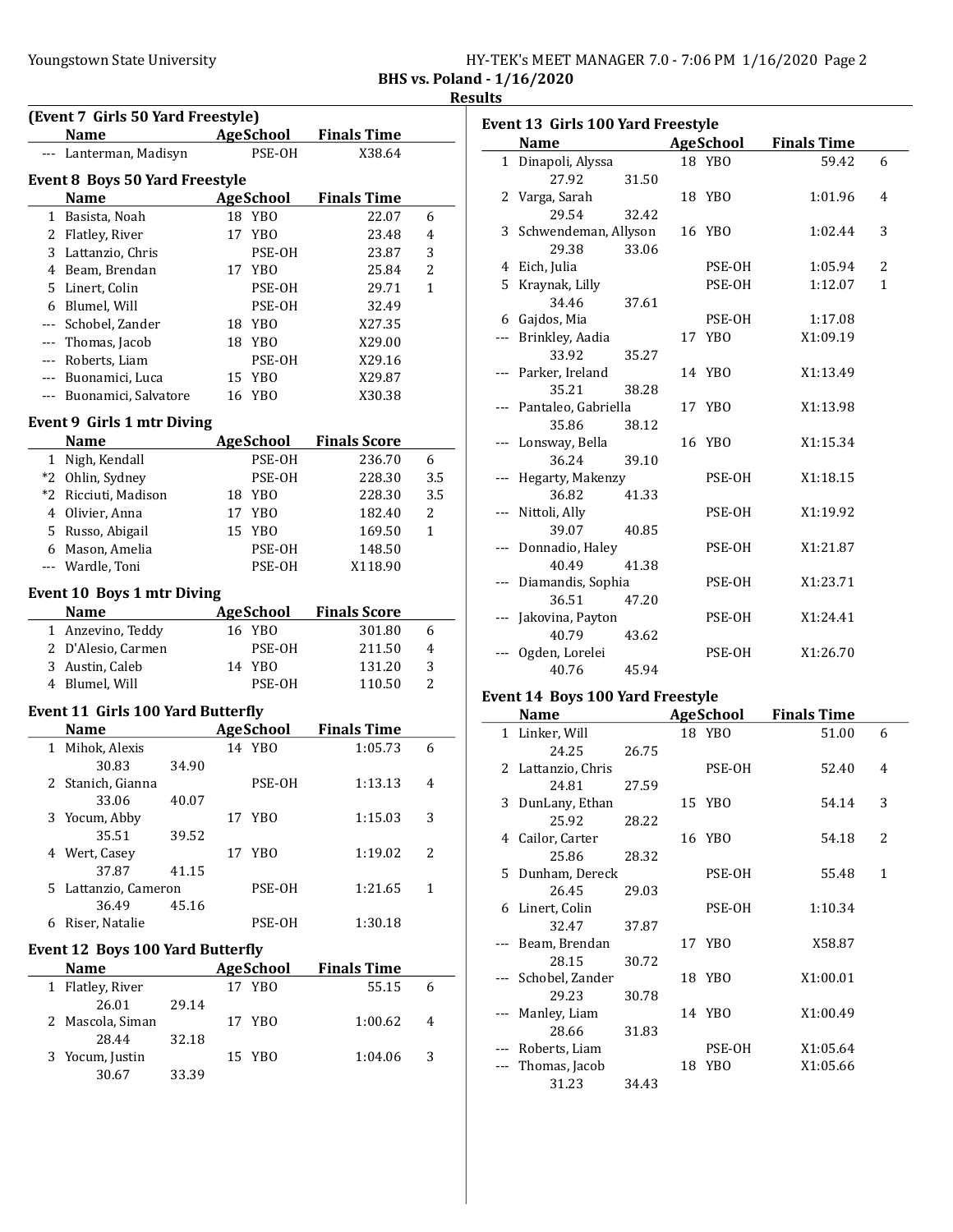|                            |  |  | HY-TEK's MEET MANAGER 7.0 - 7:06 PM 1/16/2020 Page 3 |  |
|----------------------------|--|--|------------------------------------------------------|--|
| BHS vs. Poland - 1/16/2020 |  |  |                                                      |  |

**Results** 

|              | (Event 14 Boys 100 Yard Freestyle) |       |                  |                    |                |
|--------------|------------------------------------|-------|------------------|--------------------|----------------|
|              | <b>Name</b>                        |       | AgeSchool        | <b>Finals Time</b> |                |
|              | --- Vasko, Matthew                 |       | 15 YBO           | X1:09.99           |                |
|              | 32.28                              | 37.71 |                  |                    |                |
|              | --- Blumel, Will                   |       | PSE-OH           | X1:13.22           |                |
|              | 34.04                              | 39.18 |                  |                    |                |
|              | Event 15 Girls 500 Yard Freestyle  |       |                  |                    |                |
|              | <b>Name</b>                        |       | <b>AgeSchool</b> | <b>Finals Time</b> |                |
|              | 1 Velasquez, Ava                   |       | 16 YBO           | 6:19.08            | 6              |
|              | 33.34                              | 37.61 | 38.24            | 39.03              |                |
|              | 39.10                              | 39.65 | 39.43            | 38.58              |                |
|              | 38.15                              | 35.95 |                  |                    |                |
|              | 2 Stanich, Gianna                  |       | PSE-OH           | 6:33.97            | 4              |
|              | 33.22                              | 37.57 | 38.76            | 40.02              |                |
|              | 40.84                              | 41.35 | 41.24            | 40.91              |                |
|              | 41.00                              | 39.06 |                  |                    |                |
|              | 3 Williams, Tyler                  |       | 17 YBO           | 6:42.26            | 3              |
|              | 34.95                              | 39.71 | 41.71            | 42.16              |                |
|              | 41.87                              | 42.12 | 41.96            | 42.39              |                |
|              | 38.69                              | 36.70 |                  |                    |                |
|              | 4 Pickens, Olivia                  |       | 14 YBO           | 6:42.50            | $\overline{2}$ |
|              | 36.10                              | 40.00 | 41.11            | 41.20              |                |
|              | 42.00                              | 42.69 | 42.62            | 41.65              |                |
|              | 40.52                              | 34.61 |                  |                    |                |
|              | 5 Sebest, Halle                    |       | PSE-OH           | 7:23.08            | $\mathbf{1}$   |
|              | 36.26                              |       |                  |                    |                |
|              | 1:28.05                            |       |                  |                    |                |
| 6            | Shipsky, Elliana                   |       | PSE-OH           | 7:30.40            |                |
|              | 38.64                              | 43.72 | 46.08            | 46.59              |                |
|              | 46.26                              | 47.92 | 46.66            | 46.88              |                |
|              | 44.66                              | 42.99 |                  |                    |                |
|              | Event 16 Boys 500 Yard Freestyle   |       |                  |                    |                |
|              | <b>Name</b>                        |       | <b>AgeSchool</b> | <b>Finals Time</b> |                |
| $\mathbf{1}$ | Satterfield, Caleb                 |       | 14 YBO           | 5:40.15            | 6              |
|              | 29.90                              | 33.60 | 34.80            | 34.50              |                |

|   | Satterfield, Caleb |       | 14 YBO | 5:40.15 | b |
|---|--------------------|-------|--------|---------|---|
|   | 29.90              | 33.60 | 34.80  | 34.50   |   |
|   | 34.40              | 34.84 | 35.38  | 35.27   |   |
|   | 34.74              | 32.72 |        |         |   |
|   | 2 Vasko, Steven    |       | 17 YBO | 5:48.48 | 4 |
|   | 29.69              | 33.74 | 34.76  | 35.64   |   |
|   | 35.93              | 36.57 | 36.55  | 36.43   |   |
|   | 35.12              | 34.05 |        |         |   |
| 3 | Behun, Jackson     |       | 16 YBO | 6:15.45 | 3 |
|   | 32.61              | 36.64 | 38.41  | 38.90   |   |
|   | 38.64              | 38.76 | 38.23  | 38.74   |   |
|   | 38.07              | 36.45 |        |         |   |

# Event 17 Girls 200 Yard Freestyle Relay

J.

| <b>Team</b>                |       | Relay | <b>Finals Time</b>    |   |
|----------------------------|-------|-------|-----------------------|---|
| YB <sub>0</sub>            |       | А     | 1:54.97               | 8 |
| 1) Huston, Ella 15         |       |       | 2) Velasquez, Ava 16  |   |
| 3) Schwendeman, Allyson 16 |       |       | 4) Wert, Casey 17     |   |
| 29.50                      | 29.63 | 28.35 | 27.49                 |   |
| 2 PSE-OH                   |       | А     | 2:06.52               | 4 |
| 1) Sebest, Halle           |       |       | 2) Shipsky, Elliana   |   |
| 3) Gajdos, Mia             |       |       | 4) Wolfe, Rachel S 17 |   |
| 32.52                      | 33.23 | 39.42 | 21.35                 |   |

| 3            | YBO                                       |       | B                | 2:08.25                    | 2 |
|--------------|-------------------------------------------|-------|------------------|----------------------------|---|
|              | 1) Parker, Ireland 14                     |       |                  | 2) Pickens, Olivia 14      |   |
|              | 3) Lonsway, Bella 16                      |       |                  | 4) Brinkley, Aadia 17      |   |
|              | 32.40                                     | 32.01 | 33.61            | 30.23                      |   |
|              | 4 PSE-OH                                  |       | C                | 2:18.36                    |   |
|              | 1) Donnadio, Haley                        |       | 2) Zura, Olivia  |                            |   |
|              | 3) Frost, Emily                           |       |                  | 4) Diamandis, Sophia       |   |
|              | 43.79                                     | 27.82 | 35.03            | 31.72                      |   |
|              | 5 PSE-OH                                  |       | B                | x2:25.18                   |   |
|              | 1) Jakovina, Payton                       |       | 2) Nittoli, Ally |                            |   |
|              | 3) Riser, Natalie                         |       |                  | 4) Lanterman, Madisyn      |   |
|              | 37.39                                     | 33.53 | 33.43            | 40.83                      |   |
|              | Event 18 Boys 200 Yard Freestyle Relay    |       |                  |                            |   |
|              | <b>Team</b>                               |       | <b>Relay</b>     | <b>Finals Time</b>         |   |
| $\mathbf{1}$ | YB <sub>0</sub>                           |       | R                | 1:32.79                    | 8 |
|              | 1) Mascola, Siman 17                      |       |                  | 2) Cailor, Carter 16       |   |
|              | 3) Linker, Will 18                        |       |                  | 4) Basista, Noah 18        |   |
|              | 24.14                                     | 23.09 | 24.21            | 21.35                      |   |
|              | 2 YBO                                     |       | A                | 1:33.25                    | 4 |
|              | 1) DunLany, Ethan 15                      |       |                  | 2) Flatley, River 17       |   |
|              | 3) Stackpole, Jordan 18                   |       |                  | 4) DunLany, Matthew 18     |   |
|              | 24.88                                     | 23.02 | 23.57            | 21.78                      |   |
|              | 3 YBO                                     |       | C                | x1:56.78                   |   |
|              | 1) Buonamici, Luca 15                     |       |                  | 2) Buonamici, Salvatore 16 |   |
|              | 3) Manley, Liam 14                        |       |                  | 4) Thomas, Jacob 18        |   |
|              | 29.56                                     | 30.02 | 27.85            | 29.35                      |   |
|              | 4 PSE-OH                                  |       | A                | 2:02.59                    | 2 |
|              | 1) D'Alesio, Carmen                       |       | 2) Blumel, Will  |                            |   |
|              | 3) Linert, Colin                          |       | 4) Roberts, Liam |                            |   |
|              | 31.17                                     | 36.65 | 25.07            | 29.70                      |   |
|              | <b>Event 19 Girls 100 Yard Backstroke</b> |       |                  |                            |   |
|              | Name                                      |       | <b>AgeSchool</b> | <b>Finals Time</b>         |   |

| <b>Name</b>       |       |    | <b>AgeSchool</b> | <b>Finals Time</b> |   |
|-------------------|-------|----|------------------|--------------------|---|
| 1 Huston, Ella    |       |    | 15 YBO           | 1:11.08            | 6 |
| 33.81             | 37.27 |    |                  |                    |   |
| 2 Wolfe, Rachel S |       | 17 | PSE-OH           | 1:13.20            | 4 |
| 35.24             | 37.96 |    |                  |                    |   |
| 3 Kelso, Madison  |       |    | 15 YBO           | 1:20.23            | 3 |
| 39.26             | 40.97 |    |                  |                    |   |
| 4 Williams, Tyler |       |    | 17 YBO           | 1:20.91            | 2 |
| 38.77             | 42.14 |    |                  |                    |   |
| 5 Zura, Olivia    |       |    | PSE-OH           | 1:32.44            |   |
| 44.60             | 47.84 |    |                  |                    |   |

# Event 20 Boys 100 Yard Backstroke

| Name              |       | <b>AgeSchool</b> | <b>Finals Time</b> |   |
|-------------------|-------|------------------|--------------------|---|
| Blasko, Van<br>1  |       | PSE-OH           | 1:00.29            | 6 |
| 28.73             | 31.56 |                  |                    |   |
| 2 Yocum, Justin   |       | 15 YBO           | 1:03.98            | 4 |
| 32.07             | 31.91 |                  |                    |   |
| 3 Wilson, Jason H |       | PSE-OH<br>18     | 1:04.63            | 3 |
| 31.57             | 33.06 |                  |                    |   |
| 4 Yocum, Andrew   |       | 15 YBO           | 1:04.85            | 2 |
| 31.86             | 32.99 |                  |                    |   |
| 5 Parker, Liam    |       | YBO<br>16        | 1:12.15            |   |
| 33.64             | 38.51 |                  |                    |   |